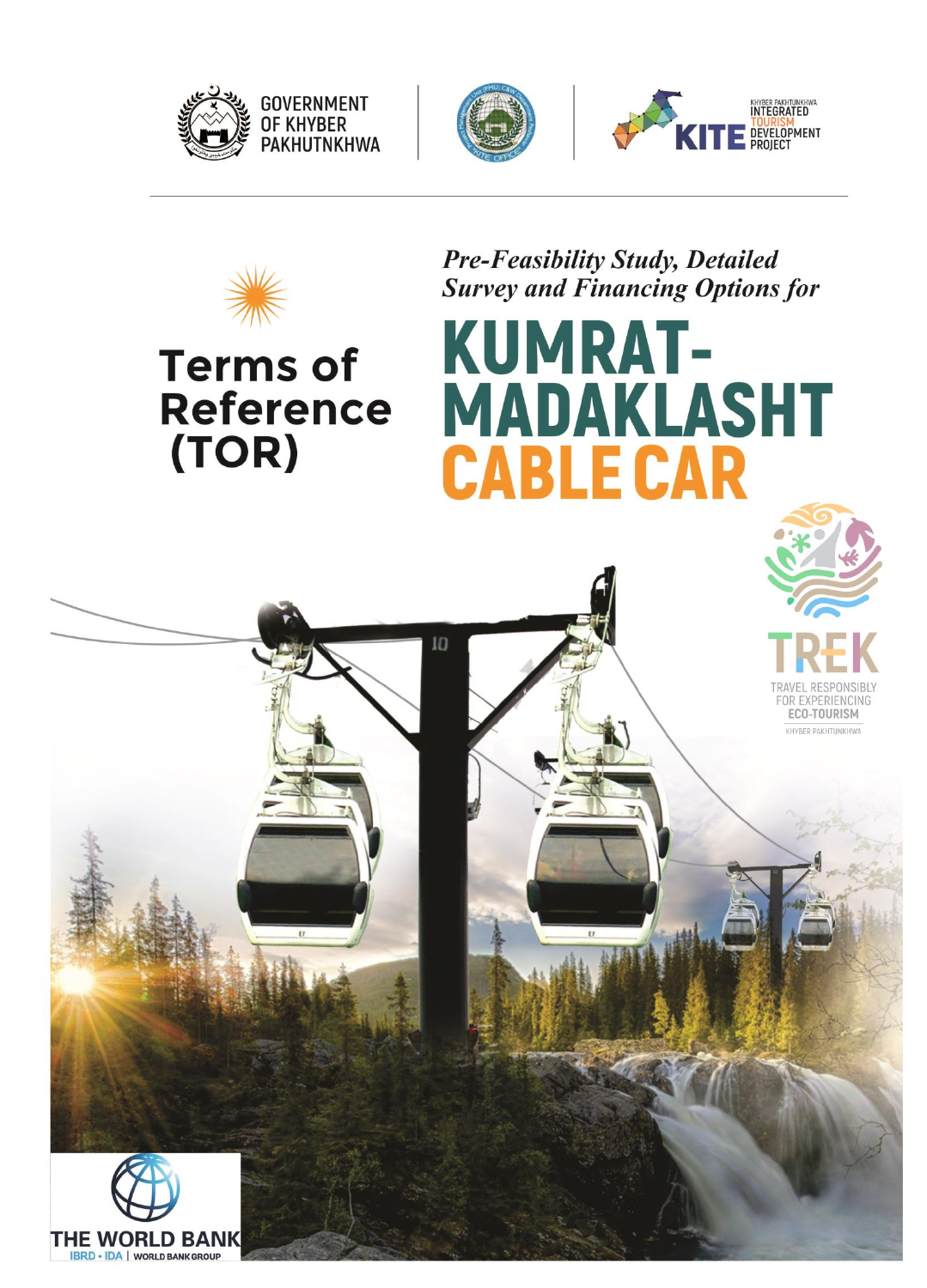# *Term of Reference (TOR)*

## **TORs for Consulting Services for Pre-Feasibility Study, Detailed Survey and Financing Options for Kumrat-Madaklasht Cable Car (KMCC)**

| Country:                     | Pakistan                                                                                                                       |
|------------------------------|--------------------------------------------------------------------------------------------------------------------------------|
| Name of the Project:         | Khyber Pakhtunkhwa Integrated Tourism Development Project<br>(KITE)                                                            |
| <b>Consultancy Services:</b> | Consulting Services for Pre-Feasibility Study, Detailed Survey<br>Financing Options for Kumrat-Madaklasht Cable Car<br>(KMCC). |
| <b>IDA Credit No.:</b>       | IDA-64620                                                                                                                      |
| Project ID:                  | P163562                                                                                                                        |
| Procurement ID:              | PK-KP C&W-210061-CS-CDS                                                                                                        |

## **A. Introduction:**

The Govt: of Khyber Pakhtunkhwa (KP) has received a loan from the International Development Association (IDA) for the development of tourism sector in KP, and part of the loan will be used for development of infrastructures that are enabling and contributing to the development of the tourism sector. For this purpose, the Department of Communication and Works of KP would like to engage a consultant to provide services related to the preparatory activities of the infrastructure component of the project namely pre-feasibility study, detailed survey and financing options for the proposed Kumrat Madaklasht Cable Car Project.

The Communication & Works Department (C&W) of the Government of Khyber Pakhtunkhwa (KP) through one of the project management units (PMUs), i.e. PMU-C&W (KITE), headed by the Project Director will be the implementing agency for this assignment.

## **B. Background of KITE Project:**

The project has been conceived under International Development Association (IDA) assistance to enable the development of an inclusive, responsible and sustainable tourism sector in KP. The infrastructure component of the project includes upgrading/rehabilitation of roads and provision of road side and nearby tourist facilities. Accordingly, the Kumrat Madaklashat Cable Car Project has been selected and the consultancy services for pre-feasibility study, detailed survey and financing options is included under the KITE project.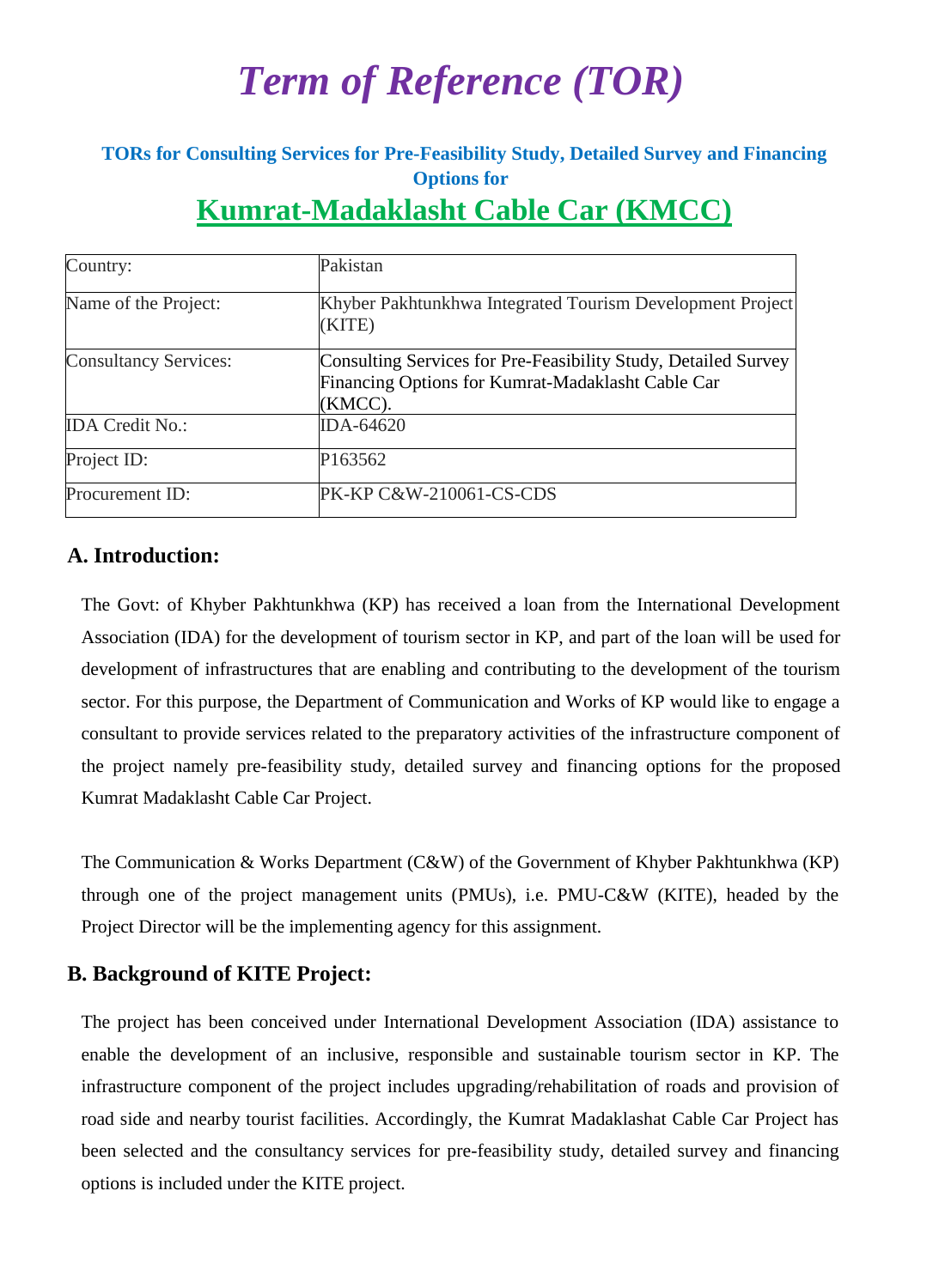#### **C. Objective of the Assignment**

The objective of the assignment is to carry out the Pre-Feasibility Study, Detailed Survey, Preparation of required environmental & social safeguard instruments, Financing Options, Geological & Geotech Study, Land Slide and Disaster Prevention Analysis, Hydrology Study, Architectural Design, Mechanical & Electrical Designs, Tourism Infrastructure Operation and Management Options, and Detailed Engineering Designs of the above proposed project to be financed under the KITE project in accordance with World Bank operational policies and relevant legislation. The Pre-Feasibility will also propose other allied facilities for tourist convenience which can generate economic opportunities for the local communities.

### **1. Background of KMCC Project**

 $\overline{a}$ 

Khyber Pakhtunkhwa (KP) Province, the third largest Province in Pakistan and situated in the northwest region, blessed with the presence of diverse touristic attractions catering to all interest types. Every year millions of tourists from different parts of Pakistan as well as international tourists visit KP Province for tourism and adventures.

Expenditure in the KP's tourism sector rose from Rs. 86.23 million in the financial year 2012-13 to Rs. 791 million in financial year 2018-19. The increased tourism promotion has led to an unprecedented rise in tourist traffic resulting in economic activity growth in the province and the creation of new employment opportunities for the local population.

KP has the means to attract private sector investment and increase the value generated per visitor (average daily spend per visitor multiplied by their average length of stay) through a sustainable development approach. Sustainability refers to the environmental, economic, and socio-cultural aspects of tourism development, and the need to manage these three dimensions to guarantee that a destination continues to provide benefits in the long-term.1 KP's mountainous terrain allows for breathtaking sites of scenic beauty framed by canyons, valleys, forests, lakes and rivers. The province offers unparalleled opportunities for adventure seekers with multiple destinations for mountaineering, trekking, skiing, hunting, sport angling, among many others.

Kumrat valley is located in District Dir Upper Kohistan Region having boundaries with Districts Chitral and Swat Kohistan area of Gabral. Kumrat Valley is located at a distance of about 169 Km

 $<sup>1</sup>$  In recent years, sustainability has emerged as a critical concern that must be addressed in any viable tourism development</sup> strategy. Expressed simply, sustainable tourism can be defined as "Tourism that takes full account of its current and future economic, social and environmental impacts, addressing the needs of visitors, the industry, the environment, and host communities".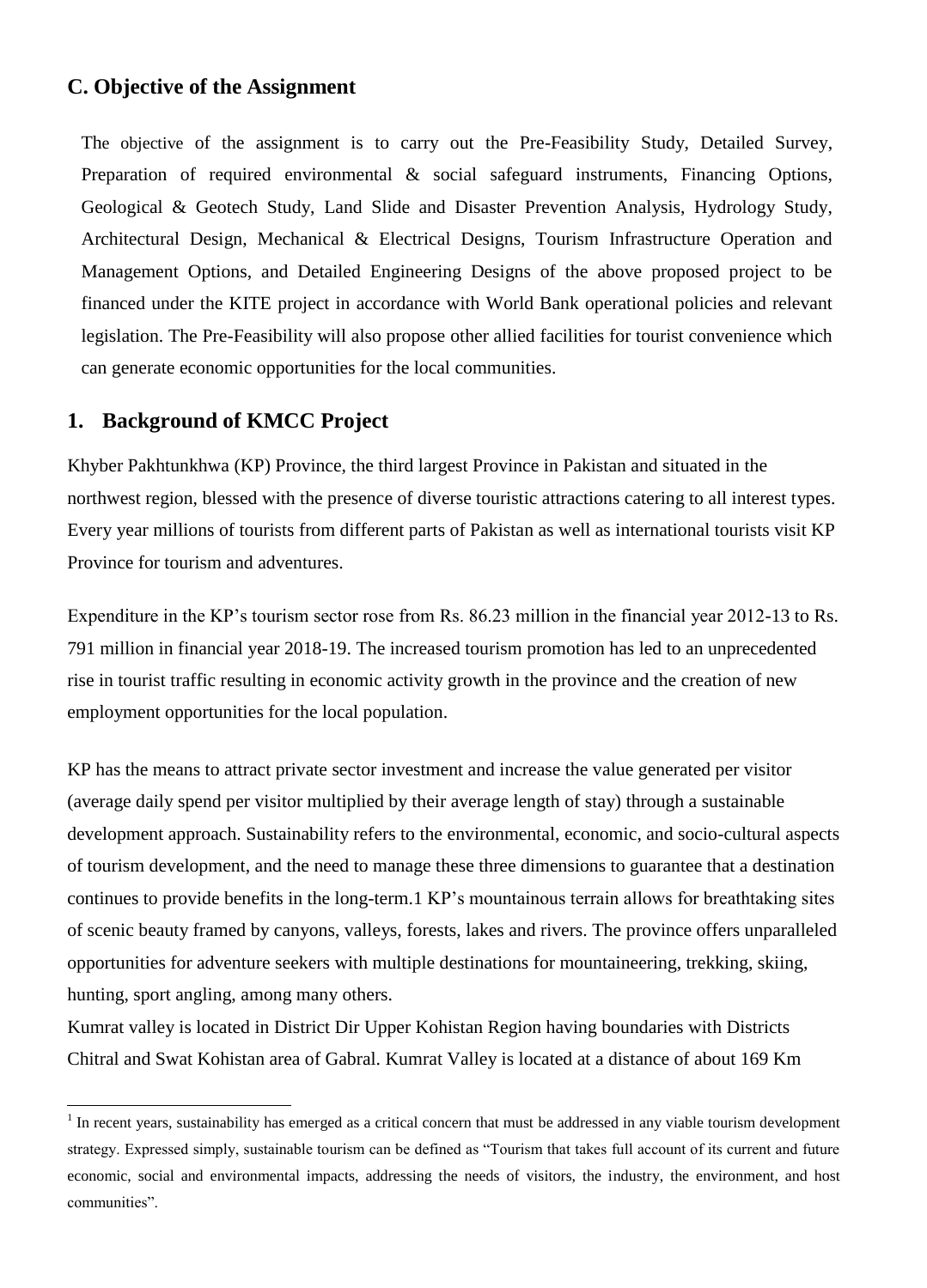from Chakdara and 367 Km from Islamabad. Kumrat is covered with green pastures, snow clad mountains, the river Panjkora, foggy mounds and deodar forests are attractions of the region, which serve as habitats for variety of flora and fauna.

Despite of very little facilities in the area, millions of tourists visit Kumrat Valley every year for tourism. Keeping in view potential in the area, Kumrat Valley was selected for exploration of opportunities for tourism development in the Province.

## **2. The Project - KMCC**

The Department of Tourism along with the Department of C&W, through KITE project's dedicated Project Management Units (PMUs), is interested in assessing the pre-feasibility of implementing a Cable Car Project from Tore Oba Kumrat to Madaklasht, Lower Chitral (KMCC) on a preliminary alignment of approximately 14 km (see Annex A). The project intends to open tourism opportunities in a scenic rugged and unexplored region with multiple natural attractions and considerable potential for tourism market development.

The description of the Project (referred to as "KMCC Project") and its components as conceived by the Client are as under:

- 14 km Cable Car system between Kumrat and Madaklasht.
- The proposed Base Station is located at Kumrat valley and End Station at Madaklasht having some Intermediate Stations.
- Infrastructure Development & Allied Facilities include
	- a. Car parking plaza for 500 vehicles
	- b. Hotels at Base Station, Intermediate Stations and End Station
	- c. Skiing facilities at Intermediate Stations
	- d. Mosques and Walking Tracks
	- e. Surveillance roads between Base and End Stations
	- f. Hydropower plants of sufficient capacity
	- g. Any other facility as proposed by Client

## **3. Objectives**

4. The purpose of this consultancy is to assist the GoKP take a decision on the alignment, cable car technology choice, financing and business model for the development, operations and maintenance of the KMCC Project. The analysis shall evaluate the pertinence from the technical, economic, financial, socio-environmental and organizational / institutional angles in an effort to: (i) attract private sector investment through the preparation of a comprehensive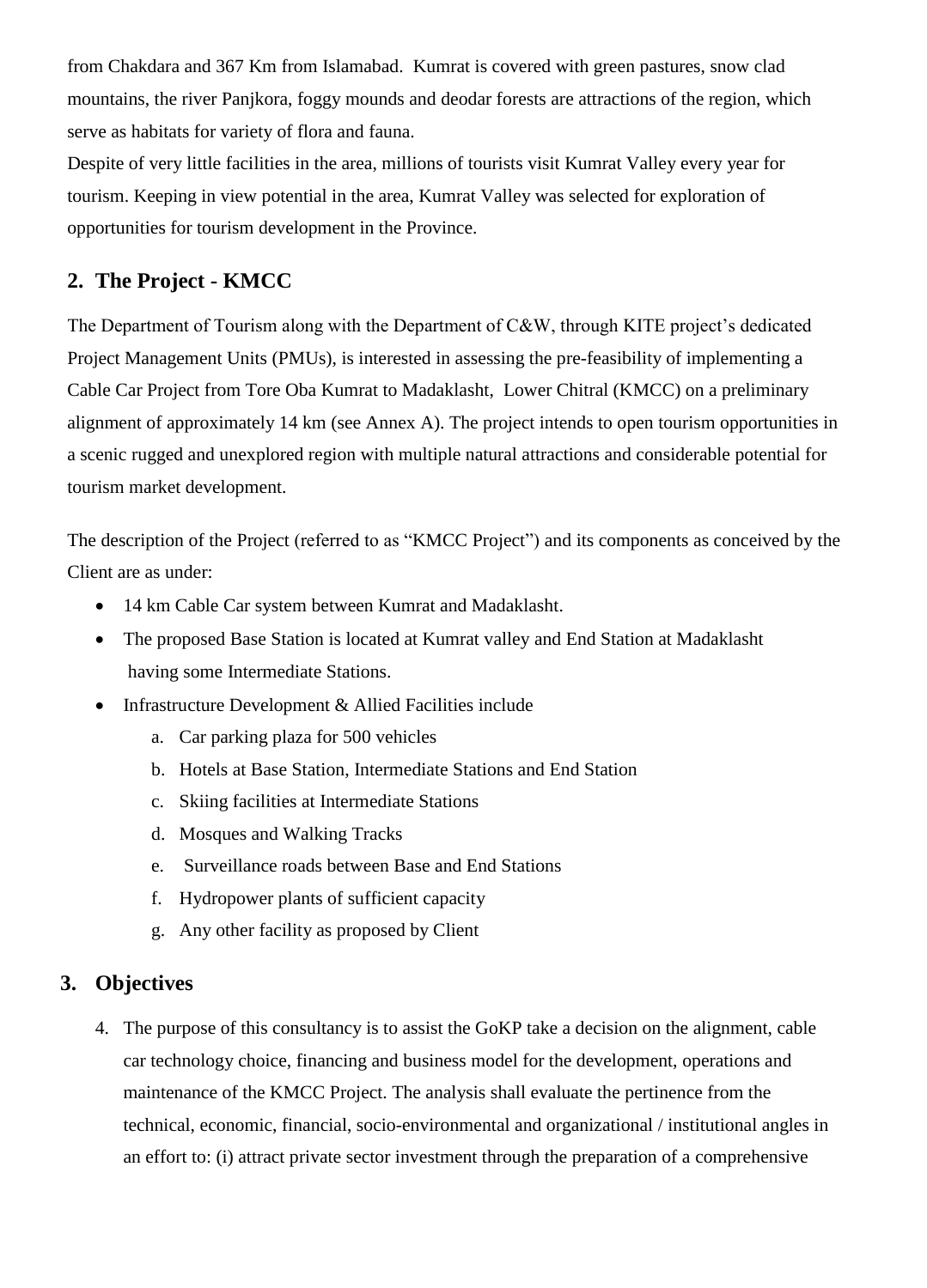pre-feasibility and options analysis in accordance with international quality standards, and (ii) determine the enabling conditions to convert this infrastructure into a touristic attraction.

## **5. Scope of work**

The consultancy's scope of work is:

## **4.1 Task 1 – Inception**

## **4.1.1 Assessment of previous and ongoing studies, land legal framework and other available materials**

Collection and review of previous data, reports, drawings etc. of the project area. The Client will assist in obtaining previous data from various departments. The Consultant shall:

- 1. Collect all information, guidelines, regulations, protections, ordinances, etc. relevant to developing the KMCC project in the region/province.
- 2. Review the land ownership in the Kumrat Valley along the preliminary alignment of the KMCC (see Annex A)
- 3. Review type of land and identify whether the various project features (Cable Car and Tourists Infrastructure) are legally allowed in such area.
- 4. Review key policy and institutional bottlenecks that may hamper the development of the KMCC Project
- 5. Review of at least 3 existing cable car systems in the world of similar nature and scale. The analysis should include but not limited to, technology choice, safety features and financing modalities (for capital and O&M costs).
- 6. Summarize and report relevant findings for Project's and future reference.

#### **4.1.2 Site / alignment reconnaissance**

With guidance from the Client and supported by the existing documentation and preliminary alignment, the Consultant shall conduct detailed site reconnaissance to obtain first-hand information on general terrain, topography, geology, assessment of existing infrastructure, accessibility conditions, tourism potential and expected seasonal tourist traffic, job creation potential for local communities and other important aspects of the project. The preparation of a gap analysis note shall guide the development of the reconnaissance tasks of the proposed alignment as well as other alternative sites as needed for potential optimization, revisions and/or deviations in consultation with the Client.

#### **4.1.3 Topographic survey**

Detailed topographic survey shall be carried out covering the area along the proposed project alignment. The survey should include aerial mapping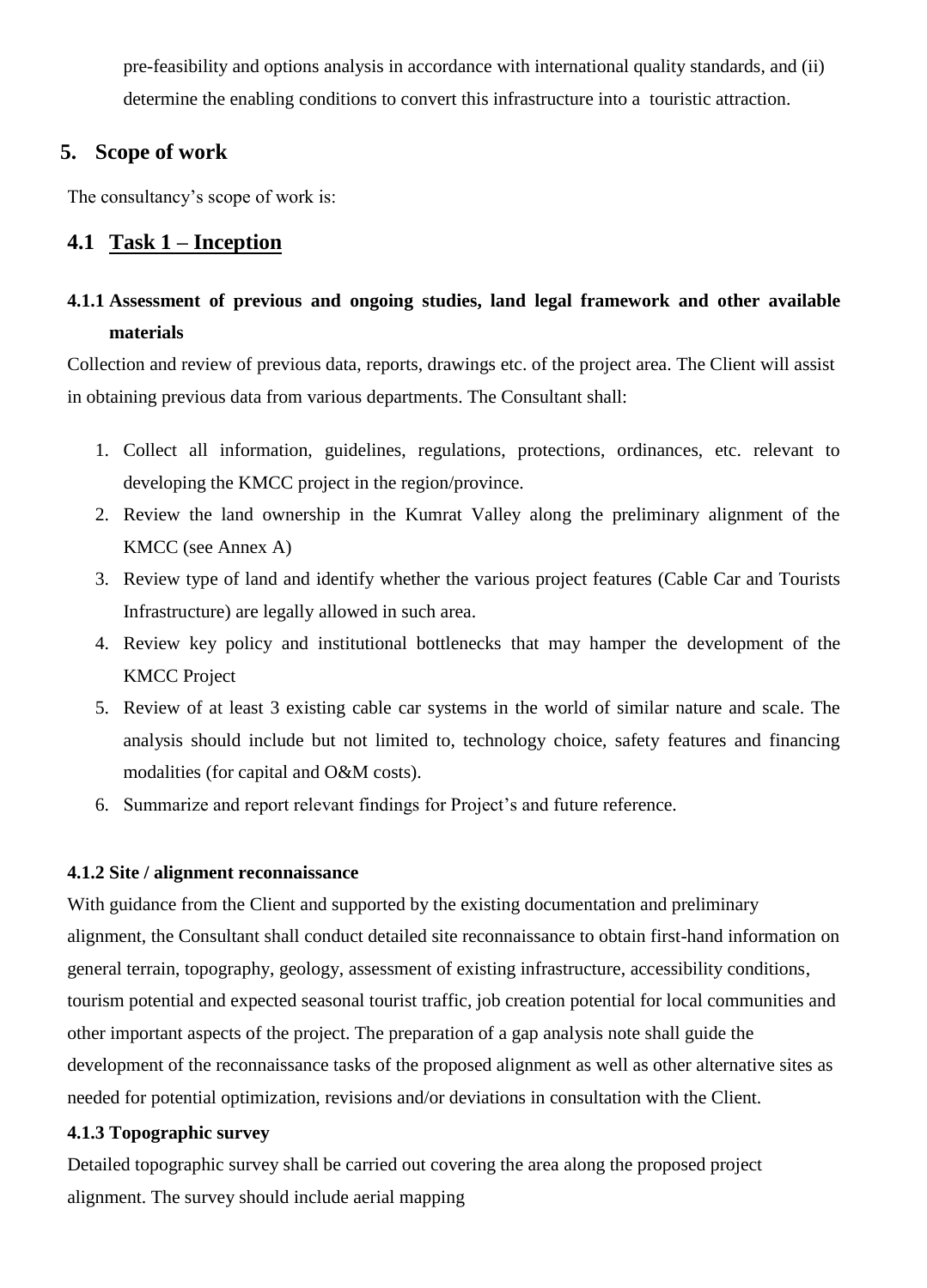#### **4.1.4 Geotechnical studies**

The Consultant shall conduct following activities

- Detailed geological mapping including discontinuity survey.
- Landslide (including avalanche) hazard studies
- Landslide mitigation study
- Preparation of geotechnical investigation plan, contract documents and invitation of bids
- Supervision of geotechnical investigations
- Programme of laboratory testing
- Analysis of data

## 4.1.5 **HYDROLOGICAL STUDIES**

Consultant shall carry out hydrological studies related to rivers, streams and nullahs as per project requirements and exploring possibilities for hydro power generation.

## **4.2 Task 2 – Analysis of Alternatives**

## **4.2.1 Demand assessment**

The Consultant shall estimate the design capacity required for the KCC infrastructure based on inputs from available data sources, empirical evidence or datasets to be collected as deemed necessary.

Design capacity shall be based on:

- 1. Forecasts of daily and/or seasonal potential visitors/tourists,
- 2. Forecasts of labor force in/outflux in line with expansion and growth plans of facilities and services and availability of local human resource in nearby communities and districts,
- 3. Estimated operating times and itineraries for the proposed alignment,
- 4. Limitations, regulations or and/or protections impacting the provision of transport services within the local and provincial jurisdictions.
- 5. Technical specifications of KCC infrastructure and equipment from suppliers with relevant presence in the region/country.

## **4.2.2 Analysis of Alternative Alignments**

The Consultant shall analyze at least 3 different alignments and select the optimal one based on a multi-criteria analysis that should include, but not limited to, the following criteria:

- 1. Touristic attractions
- 2. Connectivity with other transport modes
- 3. Length
- 4. Stations locations
- 5. Construction risk
- 6. Operation and maintenance risk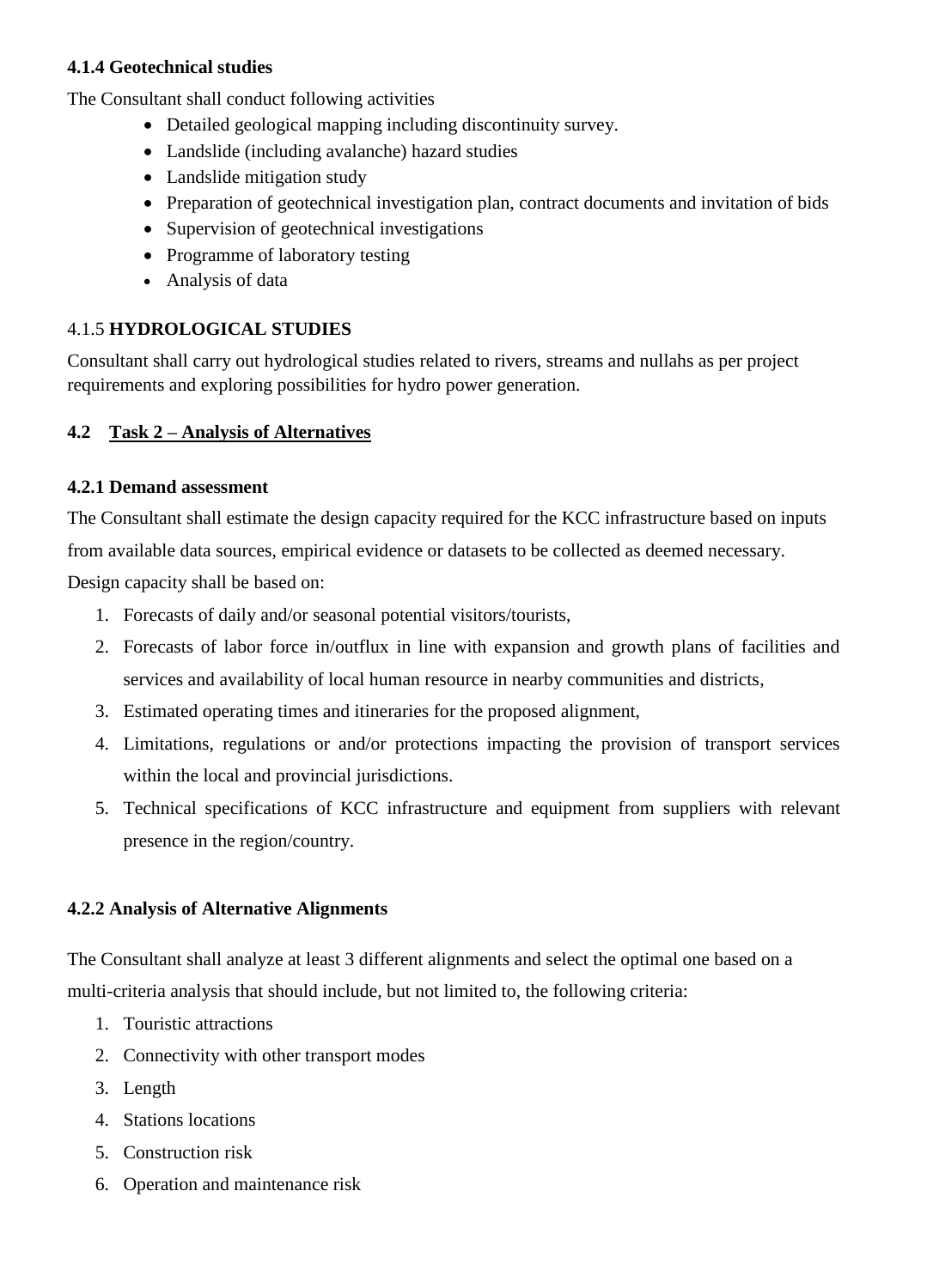- 7. Environmental risk: design risks as well as risks during construction and operation phases. (Any indigenous, protected fauna and flora of the project area locations should be identified. Preserved wildlife areas must be avoided for the construction of ancillary facilities including Emergency Rescue Trail. Behavior/characteristics of any endangered/protected species needs to be understood so as to avoid any adverse impacts on its living patterns. Alignment and Tower structures should be built in areas with low ecological value which should be assessed accordingly. Any streams that might have to be rediverted needs to be considered. The routes and locations of access roads besides the location point of the cable cars and its ancillary facilities should be brought into consideration too. individual and societal risks to cable car workers as well as passengers will also need to be assessed.
- 8. Social risk: ease of land acquisition, land ownership, privacy of ground residents from aerial view, security of ground residents from tourist and labor influx, noise, gender specific impacts, stakeholder opinion, and various social risks during construction and operation phases.
- 9. Stakeholders consultation by also involving local communities in the vicinities will need to be carried out.

## **4.3 Project Concept Design and Cost estimate**

- 1. The Consultant shall develop a **Concept Design** for the whole KCC Project along the selected optimal alignment. The Concept design should include the following features:
	- a. Cable Car system including the pylons, stations and cars
	- b. Tracks and trails to nearby scenic sites,
	- c. Parking, shopping and recreational/religious areas,
	- d. Landscaping Works (Parks, Gazebos, Benches, Walking Trails) and playgrounds
	- e. Hotels
	- f. Camping sites and development of skiing tracks/facilities
	- g. Consideration of green, inclusive and sustainable development principles in terms of waste management, energy production/consumption, universal accessibility, among others.
	- h. Power requirements and source of uninterrupted power supply,
- 2. The Consultant shall estimate the Capital and O&M costs of the Project using the Concept Design developed above. The O&M costs should be limited to the Cable Car system only, while the Capital cost should include all Project's features.

#### **4.4 Task 4 – Financial and Economic evaluation**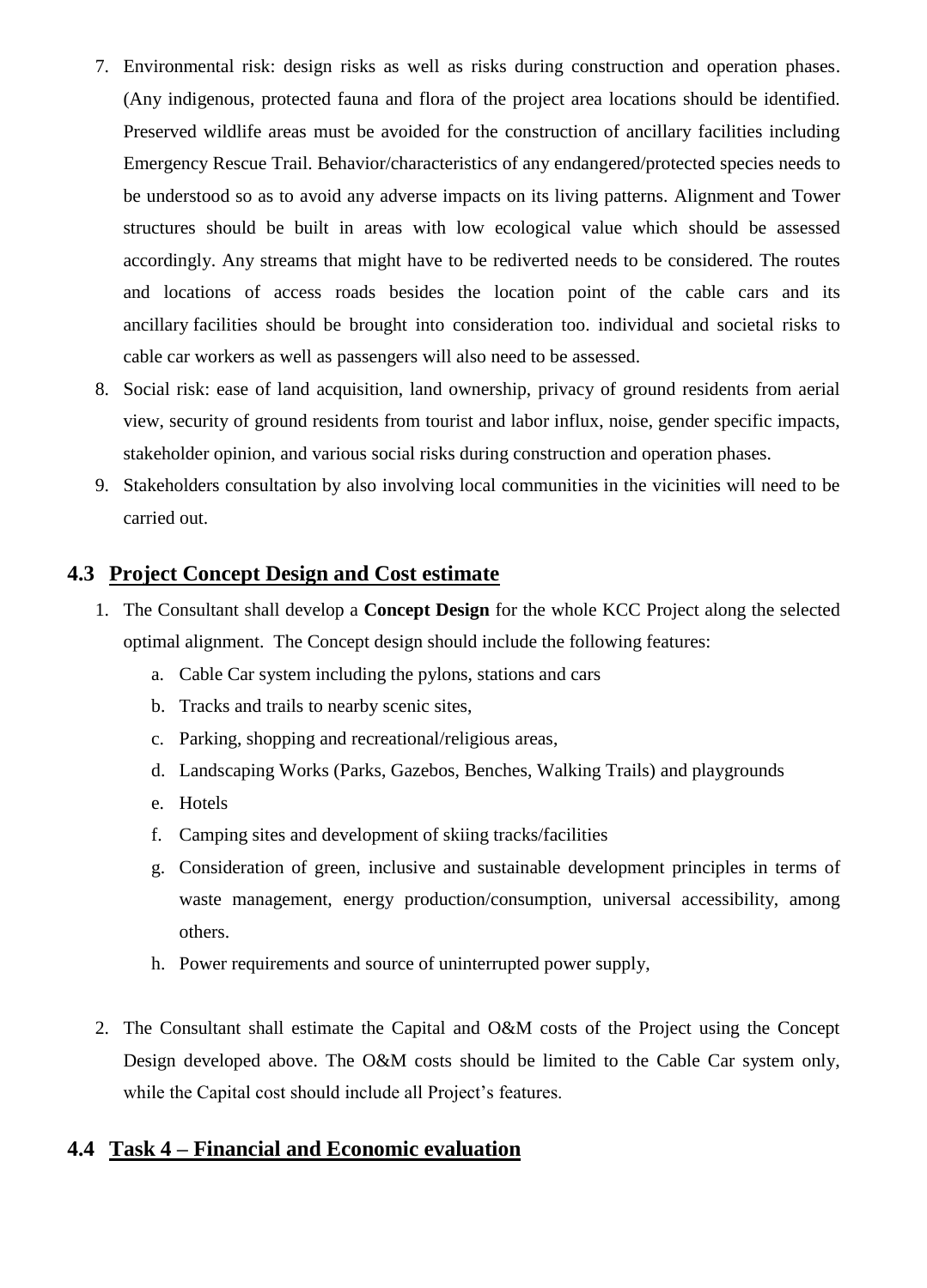- 1. The Consultant shall conduct an economic evaluation of the Cable Car system with NPV and EIRR being determined. A discount rate of 6-8% pa is suggested to be used for the NPV calculations. The costs shall include all infrastructure and equipment related only to the Cable Car system including land and buildings and the capital cost of the cable car units. Annual costs of operations and maintenance for all infrastructure, ticketing, etc. and management costs shall also be included. Benefits/disbenefits shall explore:
- Time savings if any can be identified.
- Social and environmental impacts.
- Creation of employment opportunities.
- Fare structures and other revenue channels.

In the event that the minimum criteria is not met, the Consultant shall identify the reasons for the poor performance and prepare a modified option designed to overcome the problems. Modifications might include assumptions of lower fares, reduced infrastructure footprint, additional capacity, etc. An economic evaluation shall be undertaken for this option and if it meets the minimum criteria it shall be adopted as the preferred option and shall be taken forward for financial assessment.

- 2. The Consultant shall undertake detailed life-cycle financial analysis for the Cable Car System and develop a related Financial Model. The Consultant should:
- Prepare projections of revenues for the Cable Car system based on projected traffic, and prevailing tariff and capacity constraints.
- Outline various financial parameters related to capital structure (debt and equity mix, financing costs, loan terms and repayment structure), depreciation, tax and commercial accounting principles and prepare the projected balance sheet, profit and loss statement, and cash flow statements based on estimated capital costs, estimated O&M costs, projected revenue.
- Estimate the return on investment (IRR & NPV), and other critical financial indicators based on previous outputs.
- Compare different models/structure for the project and recommend the most viable plan to stakeholders.
- Assess areas for private sector participation.

## **4.5 Financing and Business Model options for the Construction, Operation and Maintenance of the Cable Car System**

The Consultant shall analysis various scenarios for the financing and business model for the Cable Car system. The Consultant shall: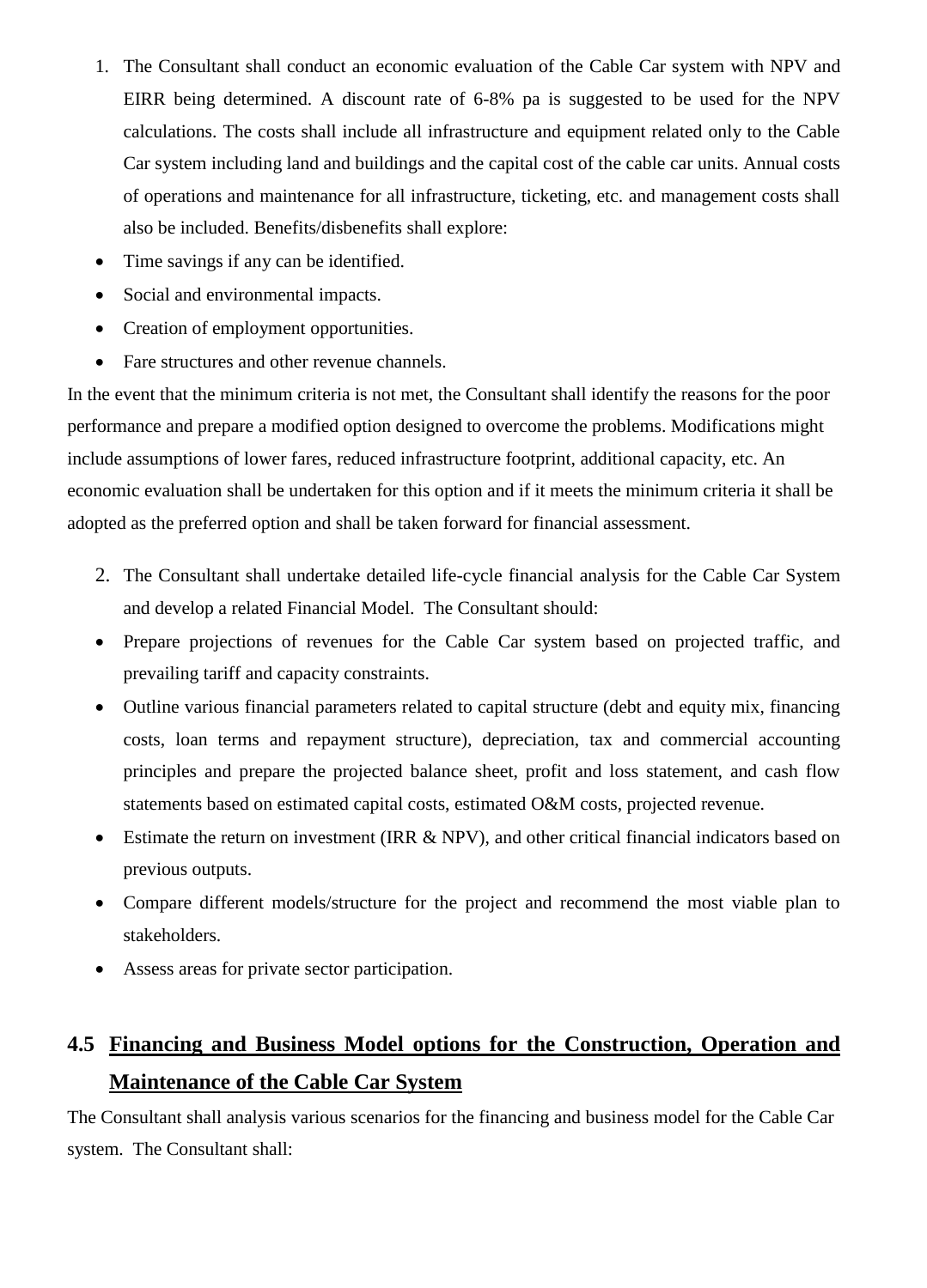- 1. Propose various options for the mode of financing (public financing and/or private sector investment) along with operational responsibilities.
- 2. Prepare business model for each of the financing options.
- 3. Under scenarios where profitability is constrained by several external factors, assess the desired level of Government's support;
- 4. Review existing/proposed regulatory scheme and assess risk management parameters for private sector stakeholders to enjoy full rights to manage risks to investments;
- 5. Identify risks during design, construction, operation and maintenance of the project including security, demand and traffic risk;
- 6. Identify the regulatory, governance and fiduciary risks associated with the Project, including those related to the Private Sector participation, highlighting potential reputational risks;
- 7. Risk allocation for each stakeholder i.e. participating country and private sector;
- 8. Propose risk allocation matrix for different stakeholders;
- 9. Develop risk mitigation plan.
- 10. Formulate recommendations to address any of the risks highlighted above;
- 11. Define and highlight needs and criteria for PPP from the public perspective in terms of delivery capability, technological know-how, financial capacity and value for money;
- 12. Define and highlight need for PPP from the private sector perspective in terms of public sector's human capacity, knowledge of the operations, and existing assets;
- 13. Review past experiences in cable car systems concessioning and suggest recommendations to address potential investment climate issues sector for minority stakeholders;
- 14. Suggest recommendations for managing perceived risks from private sector such as for tariff regulations and regulation of multimodal interfaces;
- 15. Assess pros and cons options of various procurement modalities, including Construction, Design-Build, Design-Build-Maintain-Operate, Design-Build-Finance-Maintain-Operate.

## **6. Deliverables and Timeline**

| Sr. | <b>Required reports</b>                                                                                      | <b>From</b><br><b>Contract</b><br>signing |
|-----|--------------------------------------------------------------------------------------------------------------|-------------------------------------------|
| 1.  | Inception report (Task 4.1.1)                                                                                | 1 month                                   |
| 2.  | Site Reconnaissance, Topography Survey, Geotech<br>& Hydrological Studies (Tasks 4.1.2,4.1.3, 4.14 &<br>4.15 | 2 months                                  |
| 3.  | Demand Assessment and Analysis of Alternatives<br>(Tasks 4.2)                                                | 3 months                                  |
| 4.  | Concept Design and Cost Estimate (Task 4.3)                                                                  | 4 months                                  |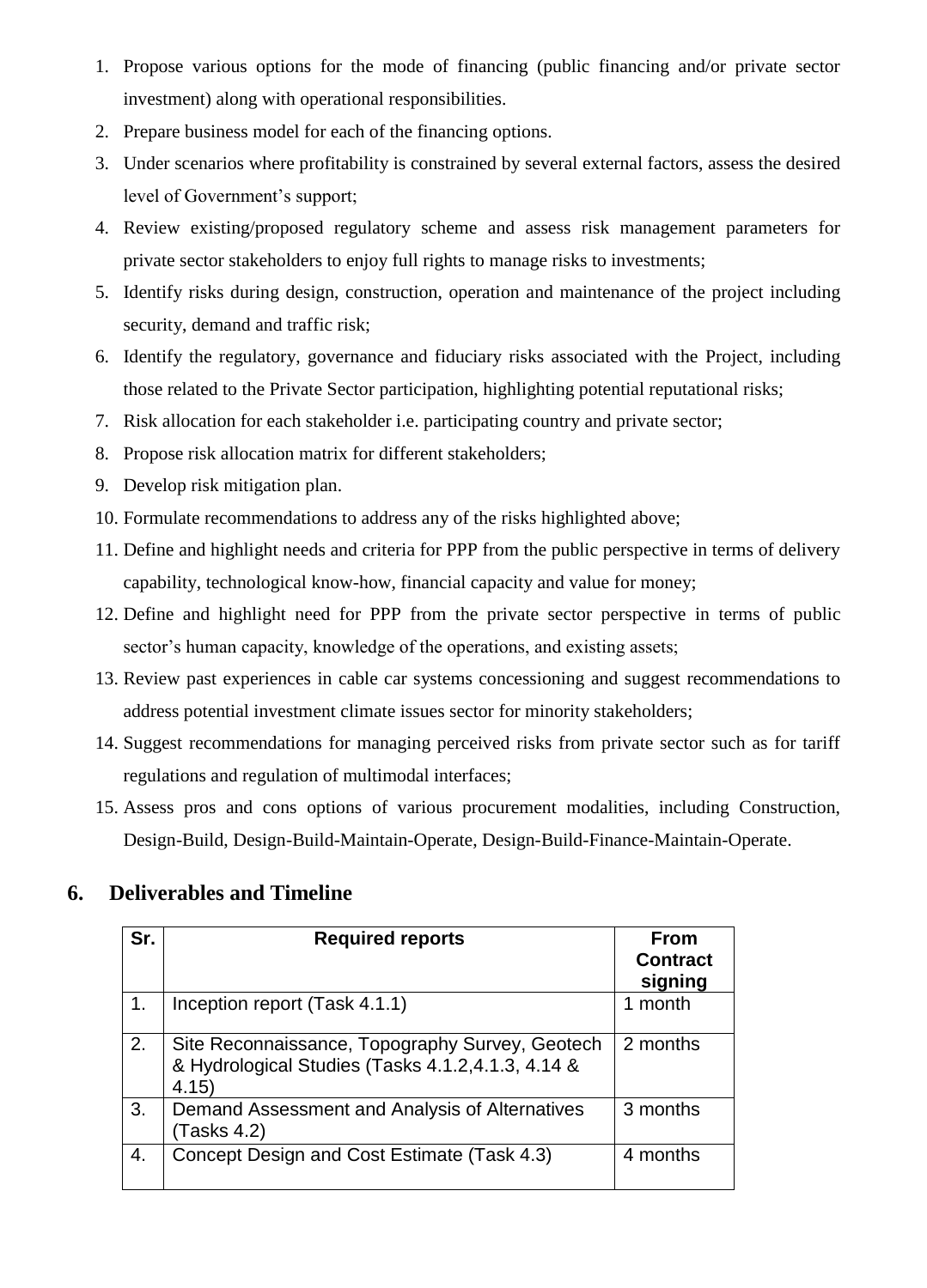| 5. | Financial and Economic Evaluation (Task 4.4)             | 4 months |
|----|----------------------------------------------------------|----------|
| 6. | Financing and Business Model Options (Task 4.5)          | 5 months |
|    | Final Pre-Feasibility Report (Summarizing all Tasks)   5 | months   |

## **7. Qualification**

8. The eligible Consulting firm(s) /JV/sub-consultancy shall have experience in key areas covered under these terms of reference (ToRs) including transport and tourism infrastructure, economic analysis of complex projects and technical pre-feasibilities of multi sectoral assignments in challenging terrains, legal and financial advisory on infrastructure projects including private sector participation. They should have completed at least two (2) similar assignments in past five (5) years at an international level. They must demonstrate the skills set and documentary verifiable international experience required to undertake the tasks set out in these terms of reference primarily focused on Cable Car based Tourist Feasibility Studies. The evaluation of the consulting firm/ consortium will be carried out in accordance with the below criteria:

## **9. Team composition**

### **Key Staff**

- 1. **Senior Transport Specialist / Team Leader:** responsible for overall project management. Possess experience of at least 15 years and working for the planning (feasibility stage) of mass transit projects. He/She will work closely with key and non-key staff throughout the project. The Task Team leader should have worked on (2) comparable completed cable car projects.
- 2. **Senior Cable Car Specialist:** possess experience of at least 15 years and working for similar projects including planning and designing of cable car systems in mountainous areas. The expert should have worked on (2) comparable completed projects.
- 3. **Senior PPP Specialist:** He/She must have 10 years of experience in developing and executing transport PPPs projects, preferably for mass transit projects, and developing complex financial models for transport sector. The expert should have worked on (2) comparable completed projects.
- 4. **Senior Transport Economist**: He/She must have 10 years of experience in demand projection and economic appraisal of transport projects, developing traffic and demand forecasts, and complex transport models for business planning. The expert should have worked on (2) comparable completed projects.
- 5. **Social Safeguards Specialist (Resettlement Expert):** At least ten (10) years of experience in the social issues, out of which at least seven (7) years in land acquisition in KP Province. S/he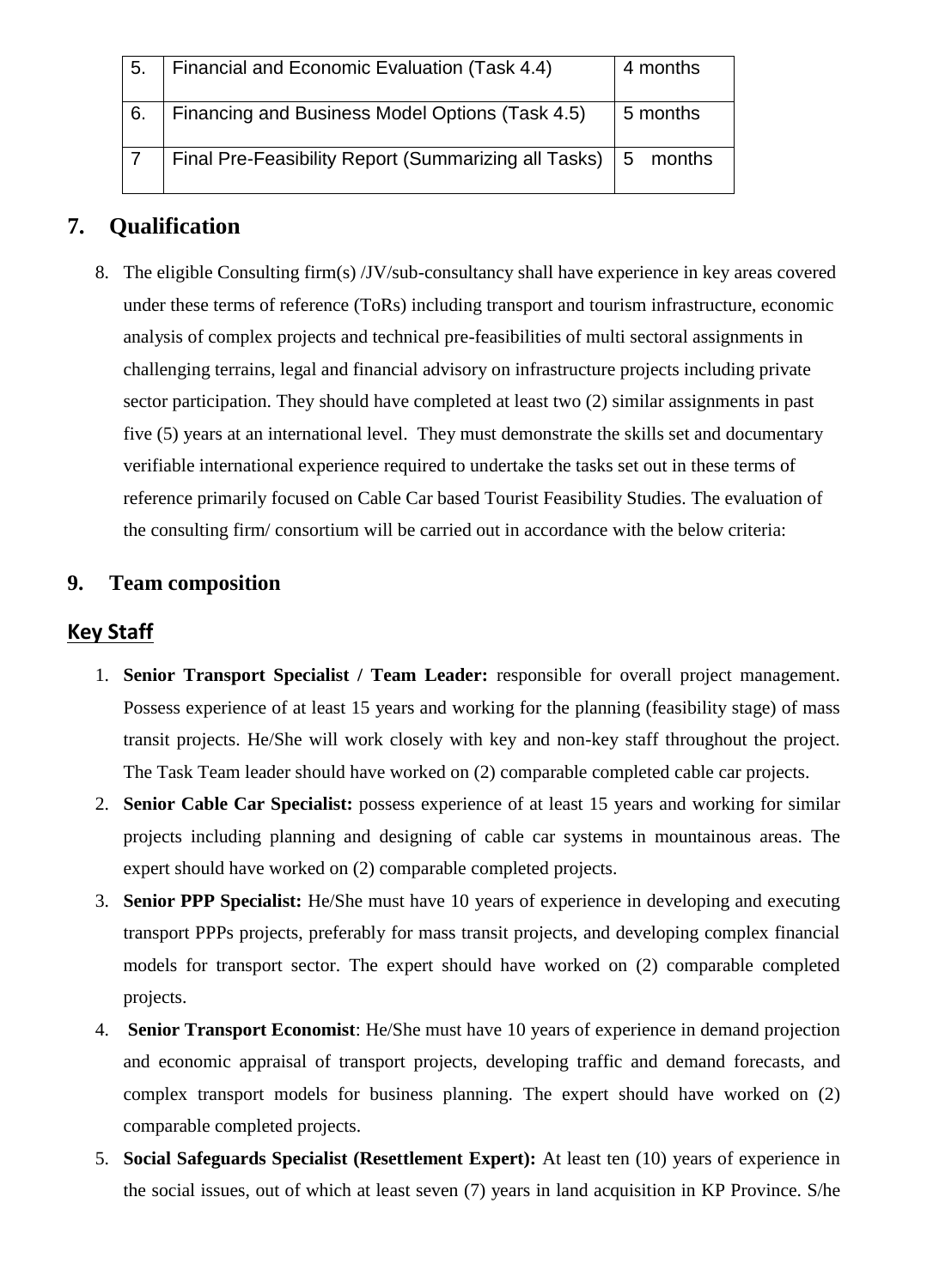should be an expert in applicable laws and regulations and institutional set up and policies of land ownership in KP province especially in Forest areas. S/he will deliver all social aspects of the feasibility study, including assessing land ownership and conducting the social risk assessment.

6. **Environmental Safeguards Specialist:** At least fifteen (15) years of experience in environmental management and monitoring, out of which at least ten (10) years in large infrastructure projects in rural areas (Dams, Highways etc..). S/he will oversee all environmental safeguards related activities of the pre-feasibility study.

#### **Non-Key Staff**

The Consultant shall propose all non-key staff that best respond to the requirements of the TOR. As part of evaluating the proposals, The Client will only evaluate the qualification of the Key-Staff.

Non-key staff should include, but not limited, the following specialists:

- 1. Structural engineers
- 2. Design engineers
- 3. Costing engineers
- 4. Geologists
- 5. Hydraulics engineers
- 6. GIS specialists
- 7. Architects
- 8. Hydropower expert
- 9. Electrical and mechanical engineers
- 10. Tourism development experts
- 11. Legal experts
- 12. Expert in ski resorts

#### **10. Selection method**

The selection will be made in accordance with the QBS method set out in the World Bank Procurement Regulations (Procurement in Investment Project Financing, Works, Non-Consulting and Consulting Services. July 2016 Revised November 2017 and August 2018). International market approach will be used for hiring the services of an Individual firm/ Joint Venture or Consortium.

#### **11. Working arrangements**

The Consultant will be required to present the findings of the various components of the studies to PMU KITE C&W at key milestones during the Consultancy. The Consultancy will also be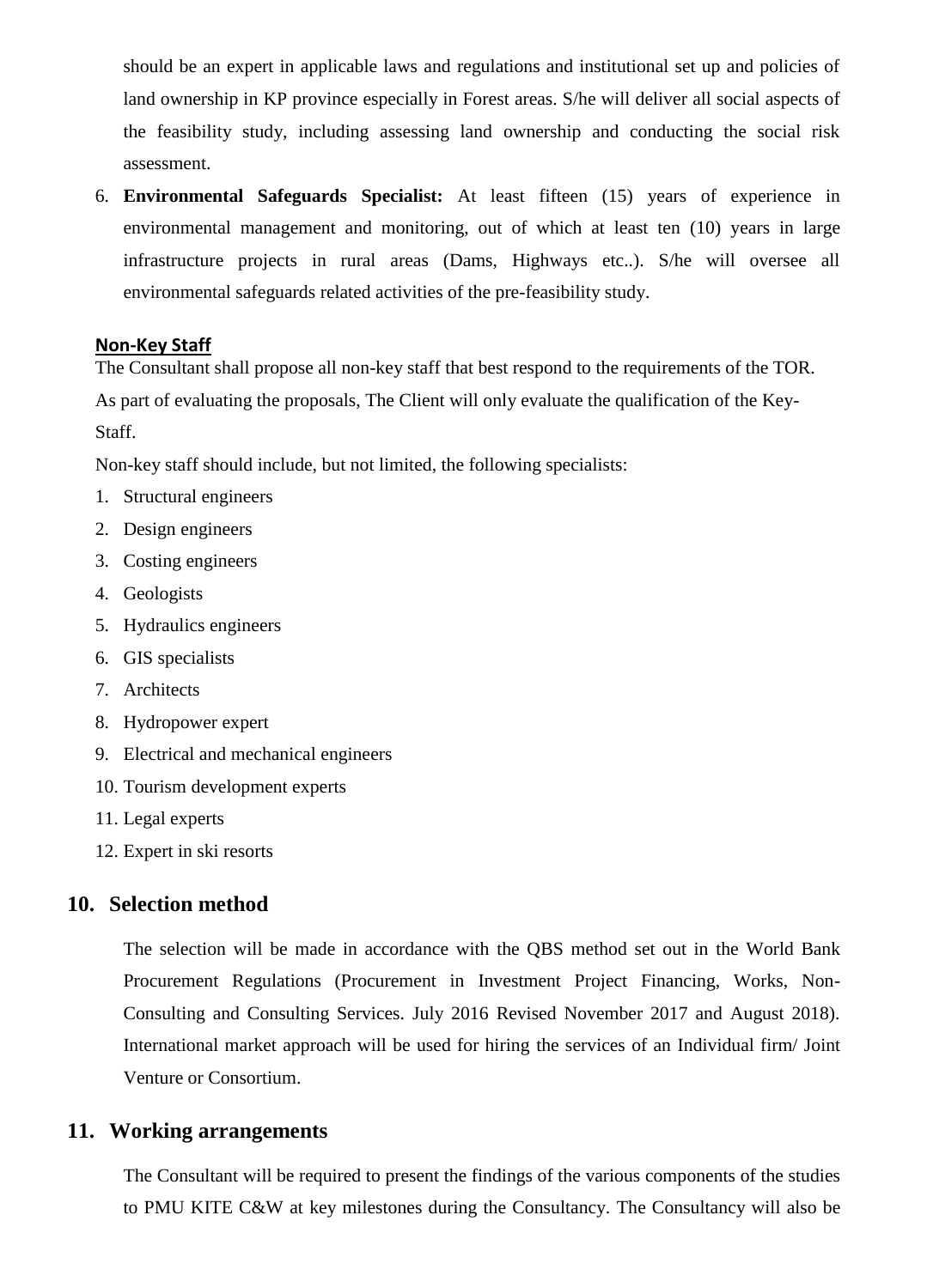extended full support from the relevant agencies of the GoKP including the relevant stakeholders. The PMU KITE C&W will provide access to sites (by obtaining necessary clearances and NOCs), available data and information relevant to the preparation of the documents as well as available information on relevant agencies and stakeholders.

However, it is the responsibility of the qualified firm to contact the identified stakeholders, gather the complete information, synthesize and analyze it as well as prepare all the assignment deliverables satisfactory to the Government of Khyber Pakhtunkhwa. There will be strict adherence to the communications policy of the GoKP, while ensuring GoKP adequate participation. The Consultant will report to the Project Director (DoT-PMU C&W) and is required to complete the assignment within six months from signing of contract.

#### **SELECTION OF CONSULTANT**

Selection will be made in accordance with the QBS method set out in the World Bank Procurement Regulations (Procurement in Investment Project Financing, Works, Non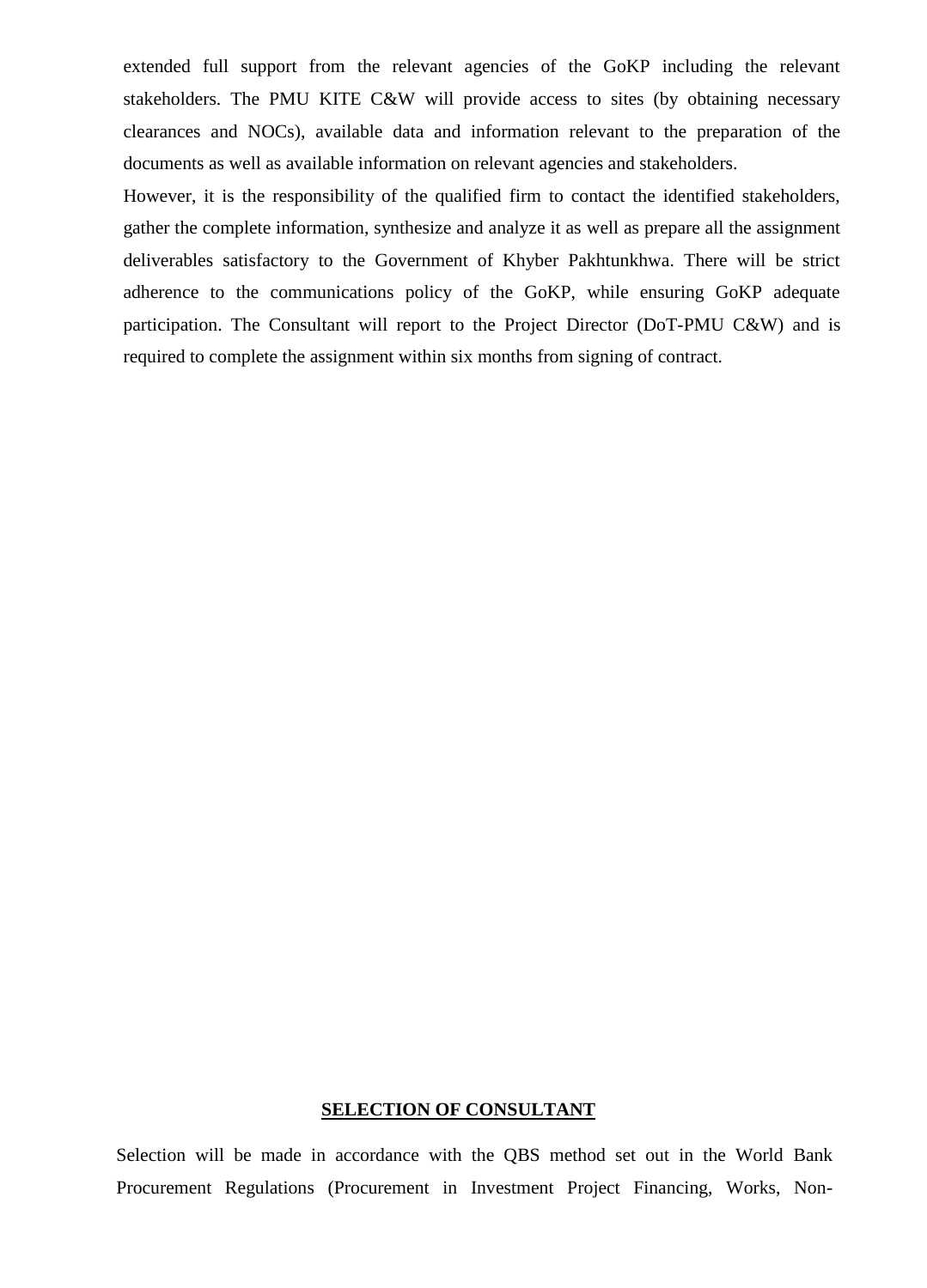Consulting and Consulting Services. July 2016 Revised November 2017 and August 2018). The attention of interested Consultants is drawn to Section III, paragraphs, 3.14, 3.16, and 3.17 of the World Bank's "Procurement Regulations for IPF Borrowers", setting forth the World Bank's policy on conflict of interest. In addition, please refer to the paragraph 3.17 of the Procurement Regulations regarding specific information on conflict of interest related to this assignment. The Firms/Consultants should have demonstrated experience in relevant assignments and scope of work involved. Consultants may associate with other firms in the form of a joint venture or a sub-consultancy to enhance their qualifications. If consultants intend to associate with other firms, they are advised to clearly identify the lead partner and state the composition and nature of the association (JV/sub-consultant) in their EOI. In case the EOI is submitted in form of Joint Venture, each partner in the association shall meet the minimum requirements under the short- listing criteria. However, the short-listing criteria will not be applied and considered for sub-consultants.

#### SHORTLISTING CRITERIA

| S.No           | <b>Selection Criterion</b>                                                                                                                                                                                                                                                                                                                                                                                                                                                                                                                          | <b>Marks</b> |
|----------------|-----------------------------------------------------------------------------------------------------------------------------------------------------------------------------------------------------------------------------------------------------------------------------------------------------------------------------------------------------------------------------------------------------------------------------------------------------------------------------------------------------------------------------------------------------|--------------|
| $\mathbf{1}$   | The firm should have at least Ten (10) years of experience in<br>undertaking feasibility studies, master planning, detailed survey,<br>environmental and social safeguard instruments, financial viability<br>and options for tourism and transport infrastructure, geological &<br>geotechnical studies, land slide and natural disaster analysis,<br>hydrology study, tourism and destination management, architectural<br>design for installation of Cable Car or similar transportation system<br>for the purposes of tourism and mass transit. | (20)         |
| $\overline{2}$ | Should have completed at least two-four $(2-4)$ assignments in past<br>five (5) years of comparable scale and complexity as delineated in<br>TOR <sub>s</sub> .                                                                                                                                                                                                                                                                                                                                                                                     | (50)         |
| 3              | Should have managerial/senior staff having practical and academic<br>qualifications in Architecture, Mechanical Engineering, Electrical<br>Hydrogeology, Geotechnical/Material, Topographic systems/GIS,<br>Public Private Partnerships, Infrastructure Financing, Economic<br>Analysis, Tourism and Transport Infrastructure, and Environmental<br>Engineering                                                                                                                                                                                     | (25)         |
| $\overline{4}$ | The firm shall have adequate logistical capacity as evidenced through<br>established and functioning offices.                                                                                                                                                                                                                                                                                                                                                                                                                                       | (05)         |